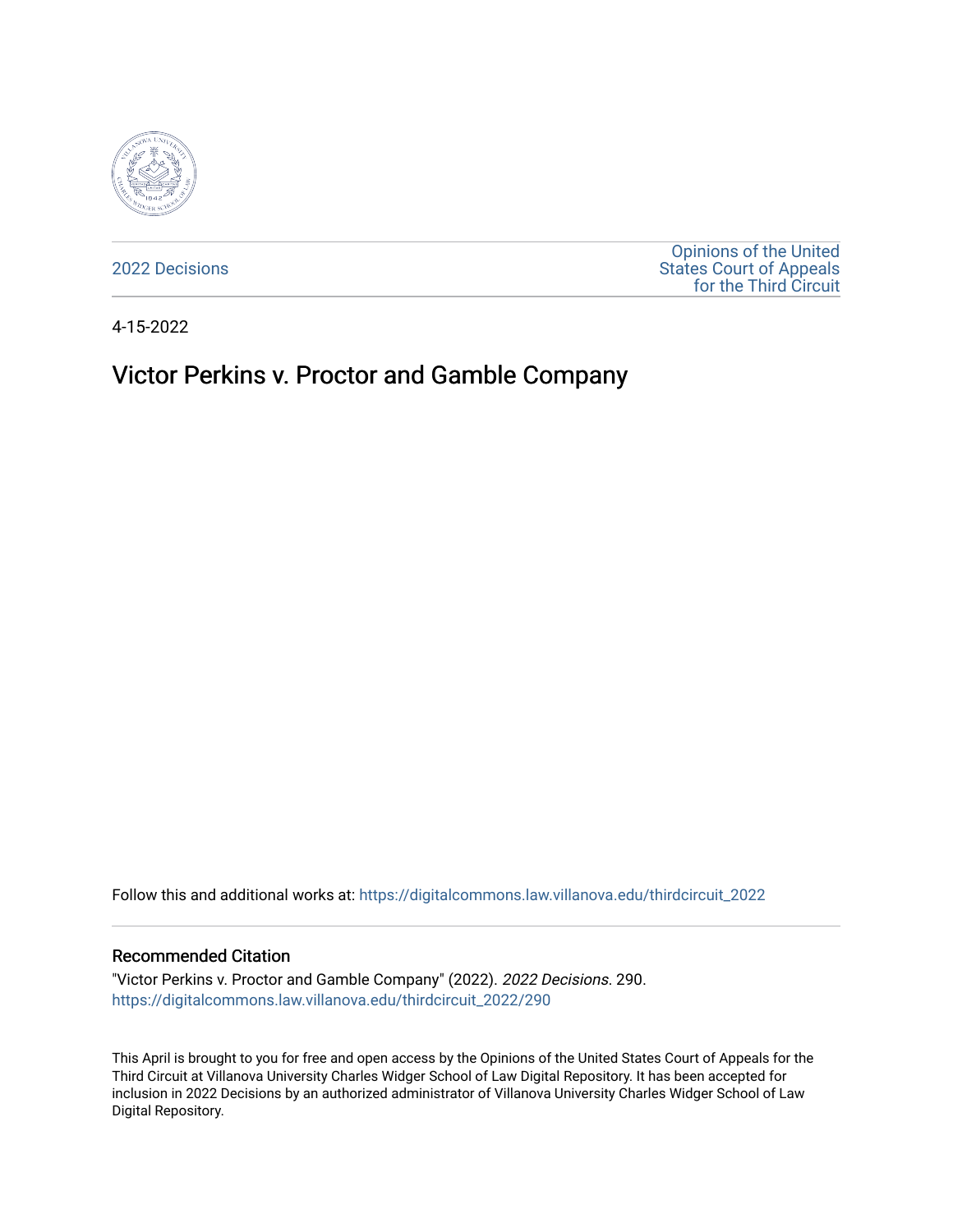## **NOT PRECEDENTIAL**

UNITED STATES COURT OF APPEALS FOR THE THIRD CIRCUIT

\_\_\_\_\_\_\_\_\_\_\_

No. 21-1902  $\overline{\phantom{a}}$  . The contract of the contract of  $\overline{\phantom{a}}$ 

VICTOR B. PERKINS, Appellant

v.

PROCTER & GAMBLE COMPANY; ASTRAZENECA MANUFACTURING CO.

\_\_\_\_\_\_\_\_\_\_\_\_\_\_\_\_\_\_\_\_\_\_\_\_\_\_\_\_\_\_\_\_\_\_\_\_

On Appeal from the United States District Court for the District of Delaware (D.C. Civil No. 1:19-cv-00491) District Judge: Honorable Richard G. Andrews

\_\_\_\_\_\_\_\_\_\_\_\_\_\_\_\_\_\_\_\_\_\_\_\_\_\_\_\_\_\_\_\_\_\_\_\_

Submitted Pursuant to Third Circuit LAR 34.1(a) February 15, 2022 Before: RESTREPO, PHIPPS and COWEN<sup>\*</sup>, Circuit Judges

> (Opinion filed: April 15, 2022) \_\_\_\_\_\_\_\_\_\_\_

> > OPINION\* \_\_\_\_\_\_\_\_\_\_\_

<sup>\*</sup> The Honorable Robert E. Cowen assumed inactive status on April 1, 2022 after the argument and conference in this case, but before the filing of the opinion. This opinion is filed by a quorum of the panel pursuant to 28 U.S.C. § 46(d) and Third Circuit I.O.P. Chapter 12.

<sup>\*</sup> This disposition is not an opinion of the full Court and pursuant to I.O.P. 5.7 does not constitute binding precedent.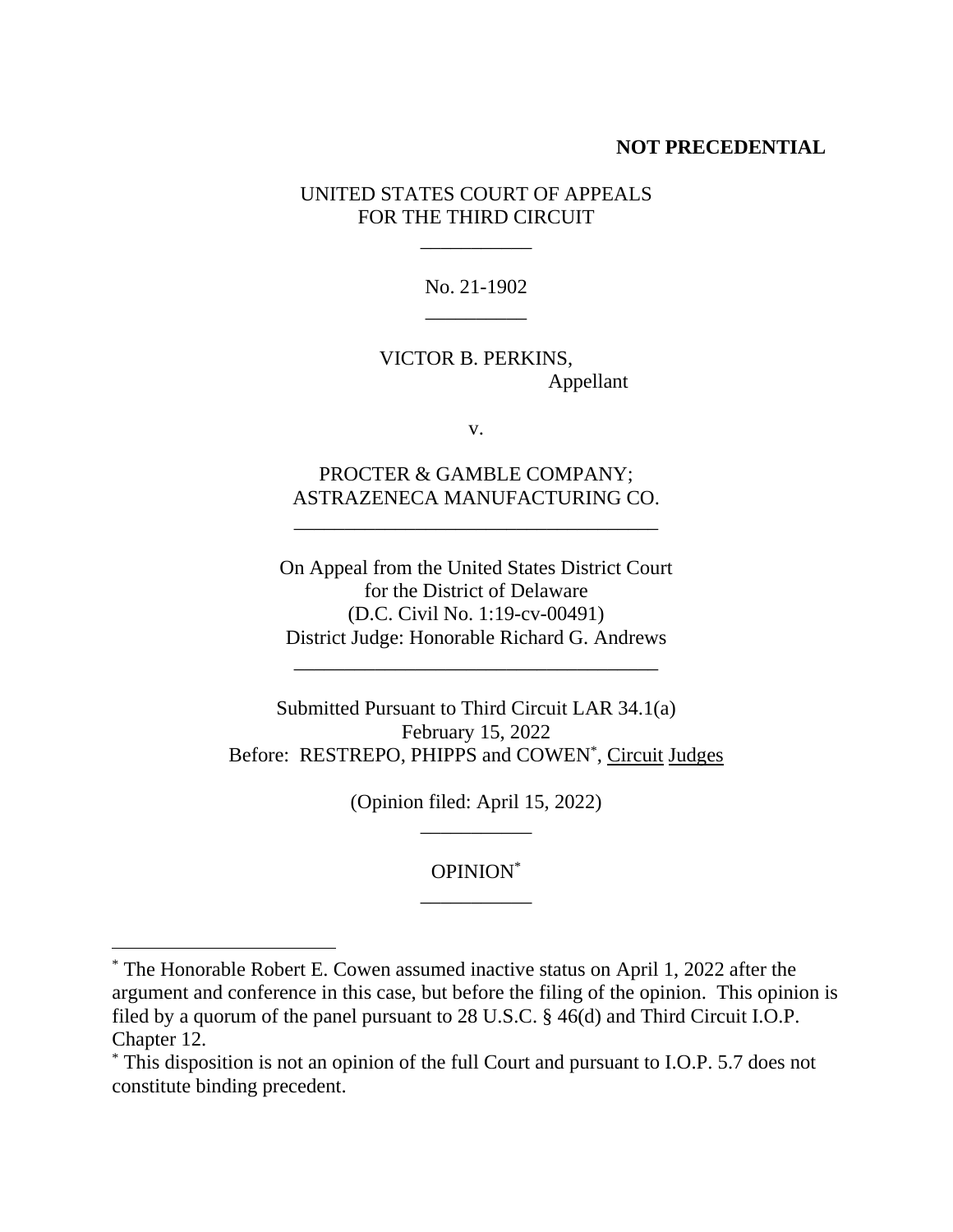## PER CURIAM

Pro se appellant Victor Perkins is an involuntarily committed civil detainee at the Federal Medical Center in Rochester, Minnesota. In 2019, Perkins filed a complaint against Procter & Gamble and AstraZeneca. Perkins alleged that in 2015 he suffered two massive heart attacks, each traceable to his use of the proton pump inhibitor Prilosec. †

Screening the complaint under 28 U.S.C. § 1915(e)(2)(B), the District Court sua sponte dismissed with prejudice Perkins's apparent claim under the Consumer Product Safety Act, 15 U.S.C. § 2072. The District Court dismissed, with leave to amend, Perkins's apparent claims under 42 U.S.C. § 1983 and Delaware products liability law. Concerning the latter claim, the District Court observed that it was facially untimely in light of the applicable two-year statute of limitations under Delaware law.

In his subsequently filed combined amended complaint and motion for summary judgment, Perkins raised only his products liability claim, alleging little more than the

<sup>†</sup> For Perkins, Prilosec and heart attacks are recurring litigation topics. For example, Perkins twice sued his Prilosec-prescribing physician for medical malpractice. See Perkins v. Stanton, DC Civ. No. 18-cv-02465, 2019 WL 3545890 (D. Minn. Aug. 5, 2019); Perkins v. Stanton, DC Civ. No. 16-cv-01070, 2017 WL 780573 (D. Minn. Feb. 28, 2017) ("Stanton I"). Perkins also filed a habeas action claiming that forced use of psychotropic medication caused his heart attacks. See Perkins v. Trump, DC Civ. No. 21 cv-01219, 2021 WL 3701852 (D. Minn. Aug. 20, 2021). He also sued the Food and Drug Administration, claiming that it failed to protect him and others from the alleged dangers of Prilosec and another drug. See Perkins v. FDA, DC Civ. No. 19-cv-00822, 2019 WL 6173413 (D. Md. Nov. 20, 2019), aff'd, 827 F. App'x 325 (4th Cir. 2020) (per curiam). In addition, Perkins facilitated a suit on behalf of his stepfather, whose death he attributes to the use of Prilosec. (That matter is currently pending in this Court, see Perkins v. Procter & Gamble Pharm. Co., C.A. No. 21-2138 (3d Cir.)).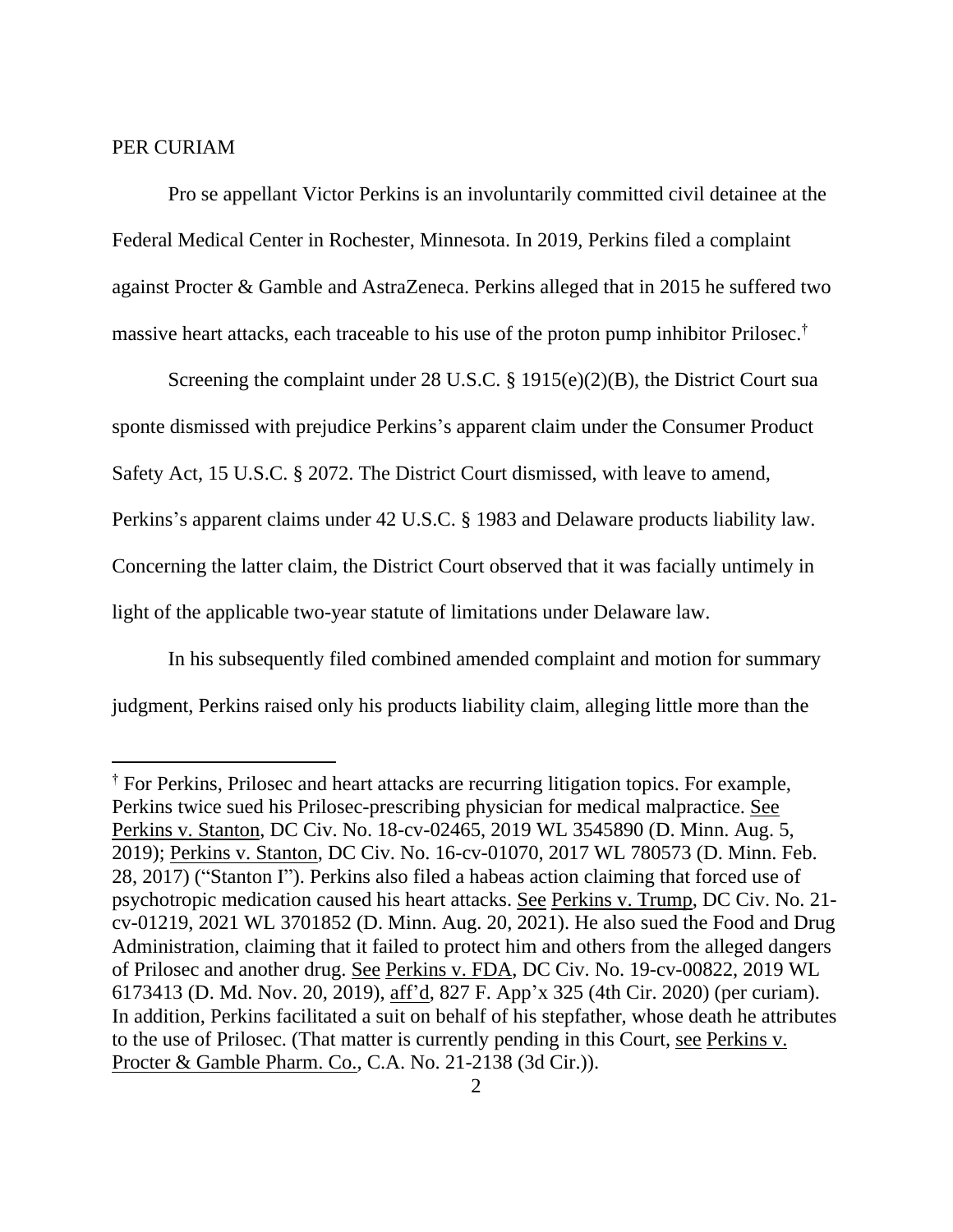facts of his heart attacks and use of Prilosec, and that the defendants knew before distributing Prilosec of its capacity to cause certain injuries. Perkins sought five million dollars in compensatory damages.

The District Court entered an order dismissing Perkins's amended complaint with prejudice and dismissing his summary judgment motion as moot. Conducting an analysis under  $\S 1915(e)(2)(B)(ii)$ , the District Court again determined that Perkins's products liability claim is facially untimely under Delaware's two-year statute of limitations. The District Court also determined that the claim was, in any event, deficiently pleaded, regardless of whether it was governed by Delaware or Minnesota law.

Perkins appealed, and we have jurisdiction under 28 U.S.C. § 1291. Our review of a sua sponte dismissal for failure to state a claim under  $\S 1915(e)(2)(B)(ii)$ , like that of a dismissal on a party's motion under Federal Rule of Civil Procedure 12(b)(6), is de novo. See Allah v. Seiverling, 229 F.3d 220, 223 (3d Cir. 2000). ‡

Ultimately, we discern no error in the proceedings below. With particular regard to the District Court's timeliness determination, we add the following analysis.

<sup>‡</sup> In addition to determining that dismissal was proper under § 1915(e)(2)(B)(ii) because Perkins failed to state a claim on which relief may be granted, the District Court also determined that Perkins's amended complaint was "frivolous" under § 1915(e)(2)(B)(i). Because our analysis under § 1915(e)(2)(B)(ii) is dispositive of this appeal, we need not, and do not, assess the correctness of the District Court's  $\S$  1915(e)(2)(B)(i) determination. Cf. Neitzke v. Williams, 490 U.S. 319, 325 (1989) ("[A] complaint, containing as it does both factual allegations and legal conclusions, is frivolous where it lacks an arguable basis either in law or in fact.").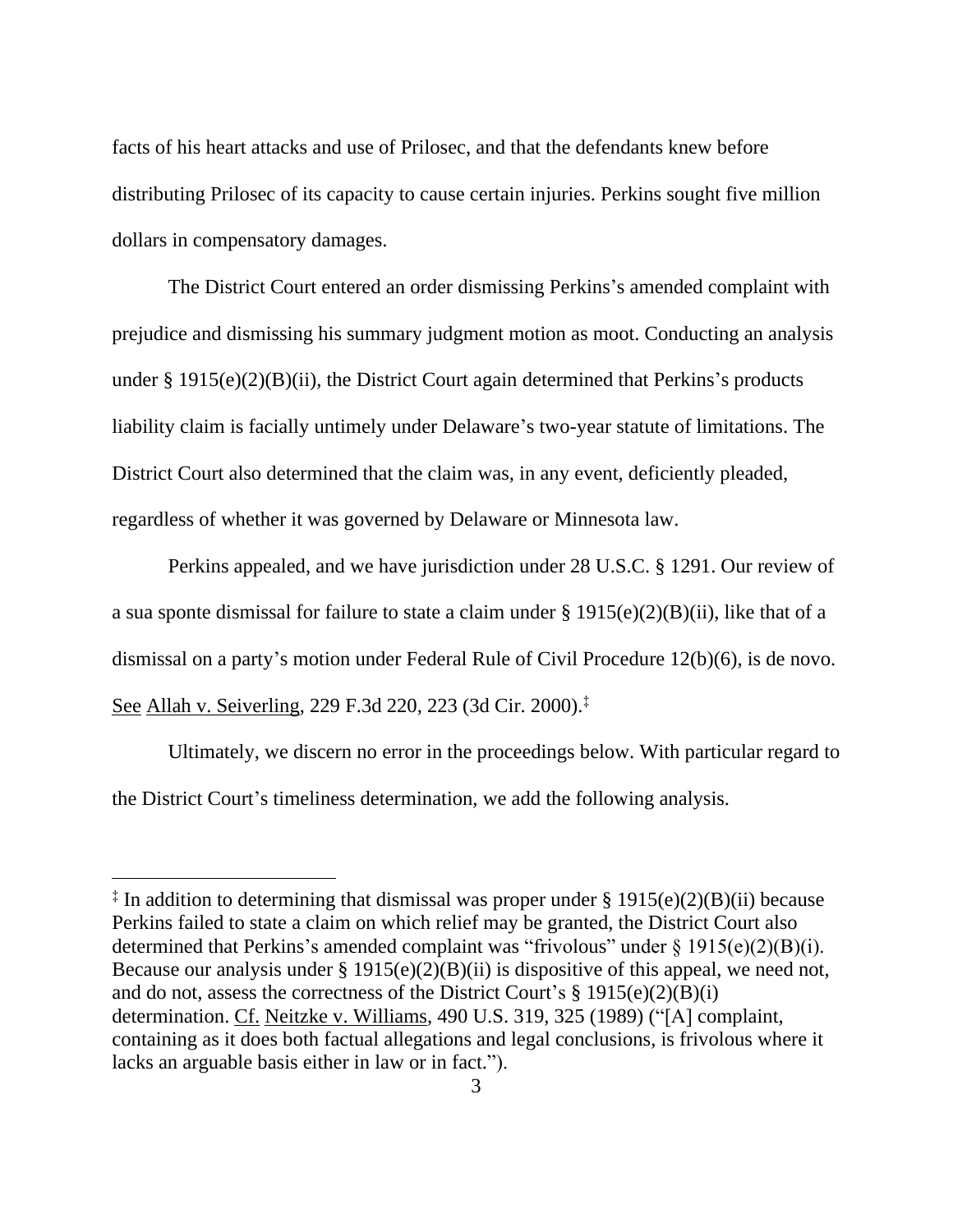Ordinarily, the statute of limitations is an affirmative defense that must be pleaded and that is subject to waiver. See Chainey v. Street, 523 F.3d 200, 209 (3d Cir. 2008). However, when application of a time-bar and the absence of any meritorious tolling issues are obvious from the face of a complaint, a district court may properly dismiss the complaint under § 1915(e)(2)(B)(ii). See Jones v. Bock, 549 U.S. 199, 215 (2007); Vasquez Arroyo v. Starks, 589 F.3d 1091, 1097 (10th Cir. 2009); cf. Bethel v. Jendoco Const. Corp., 570 F.2d 1168, 1174 (3d Cir. 1978) (recognizing that a "limitations defense may be raised on a motion under Rule 12(b)(6), but only if 'the time alleged in the statement of a claim shows that the cause of action has not been brought within the statute of limitations'") (citation omitted).

Upon initial screening in this matter, the District Court compared the year that the alleged injuries were sustained (2015) with the year that Perkins filed this action (2019) and concluded that Perkins's products liability claim is time-barred under Del. Code Ann. tit. 10, § 8119 ("No action for the recovery of damages upon a claim for alleged personal injuries shall be brought after the expiration of 2 years from the date upon which it is claimed that such alleged injuries were sustained."). The District Court was right to apply the Delaware statute of limitations.

The District Court's subject matter jurisdiction over an amended complaint advancing only a state-law products liability claim was grounded, if anywhere, in the

4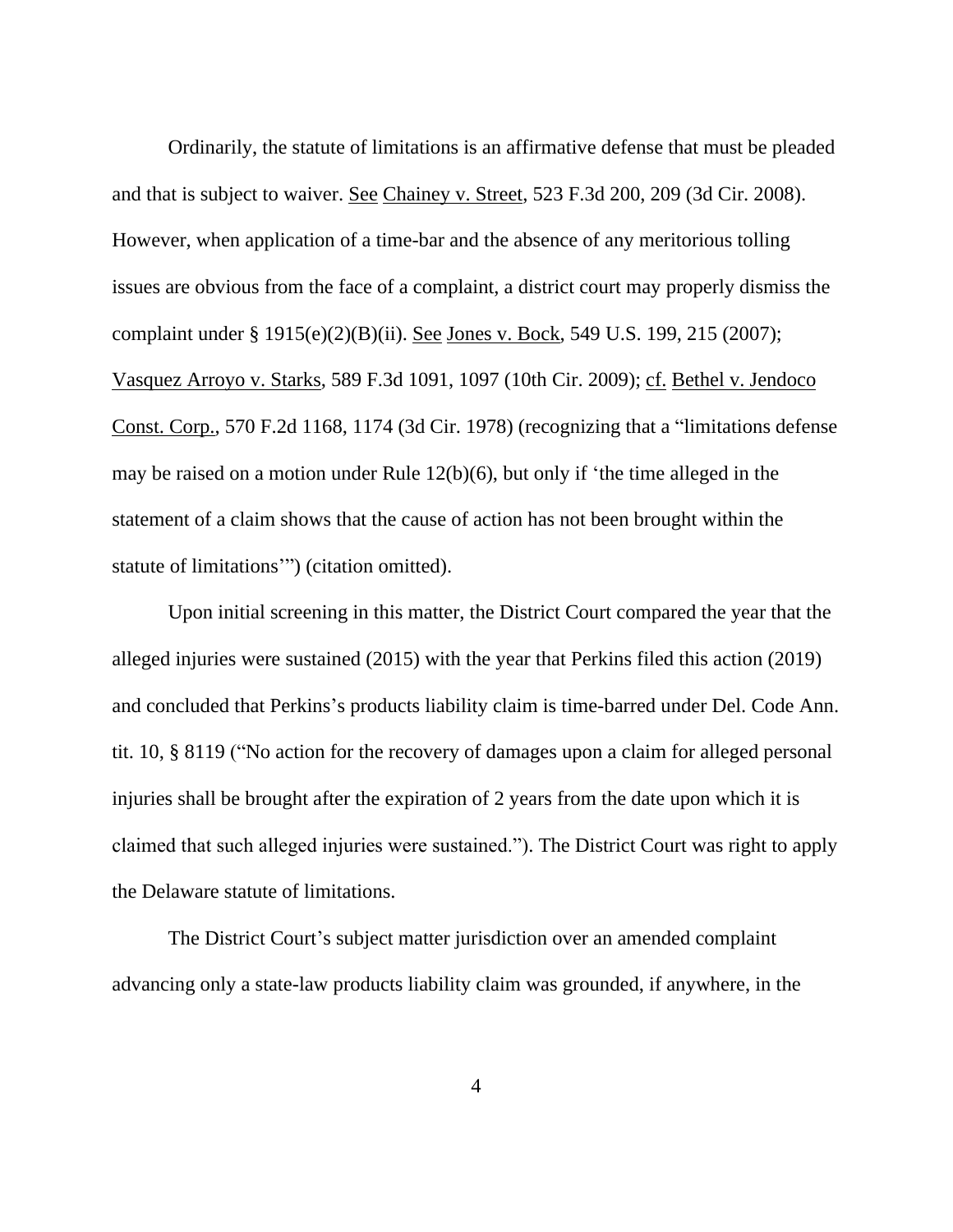diversity-jurisdiction statute. See 28 U.S.C. § 1332(a).<sup>§</sup> "A federal court, sitting in diversity, follows the forum's choice of law rules to determine the applicable statute of limitations." Ross v. Johns-Manville Corp., 766 F.2d 823, 826 (3d Cir. 1985). Perkins filed suit in the District of Delaware, so the statute of limitations is set through reference to Delaware law. Cf. Stephens v. Clash, 796 F.3d 281, 289 (3d Cir. 2015).

We need not engage in a fact-intensive analysis under Delaware law to determine whether Delaware or Minnesota bears the "most significant relationship" to this case. Cf. Travelers Indem. Co. v. Lake, 594 A.2d 38, 47 (Del. 1991). Even assuming Perkins's claim arose in Minnesota, Delaware's borrowing statute would pave the way toward application of Delaware's statute of limitations.

The borrowing statute provides, in pertinent part: "Where a cause of action arises outside of [Delaware], an action cannot be brought in a court of [Delaware] to enforce such cause of action after the expiration of whichever is shorter, the time limited by the law of [Delaware], or the time limited by the law of the state or country where the cause of action arose, for bringing an action upon such cause of action." Del. Code Ann. tit. 10, § 8121; see also Nat'l Iranian Oil Co. v. Mapco Int'l, Inc., 983 F.2d 485, 494 (3d Cir. 1992) (noting that "the traditional rule that statutes of limitations are governed by forum

<sup>§</sup> Perkins argues on appeal, see Br. 5, that the District Court should have applied 15 U.S.C. § 1501 (concerning, inter alia, establishment of the U.S. Department of Commerce). Even assuming that Perkins intended to reference the Lanham Act, 15 U.S.C. § 1051 et seq., the argument is baseless.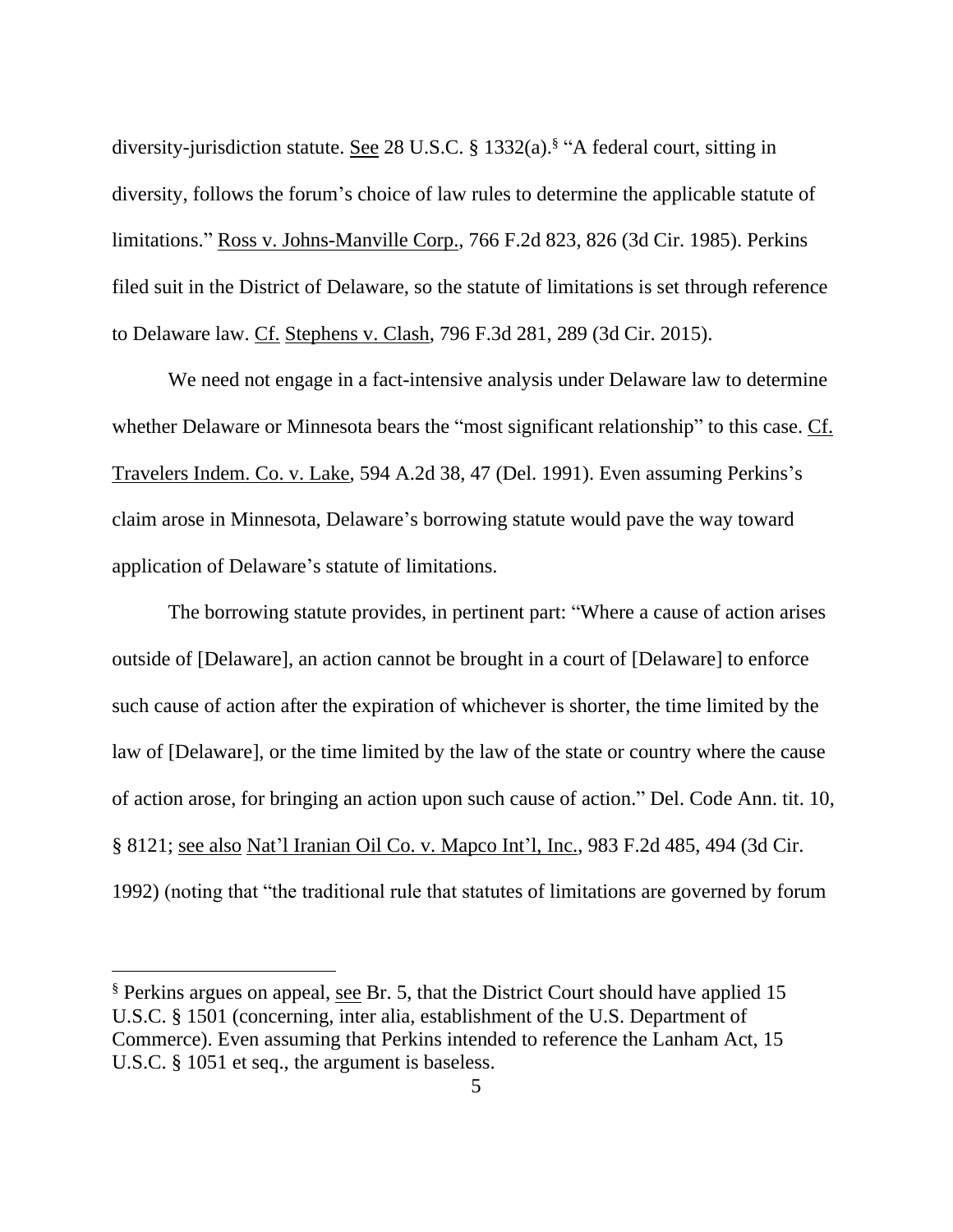law has been modified by [Delaware's borrowing] statute").<sup>\*\*</sup> Accordingly, Delaware's statute of limitations being shorter than any potentially applicable statute of limitations under Minnesota law, compare Del. Code Ann. tit. 10, § 8119 with Minn. Stat. § 541.05; Karjala v. Johns-Manville Prod. Corp., 523 F.2d 155, 160 (8th Cir. 1975), the former would prevail.

Perkins thus had two years after his claim accrued to file suit. See Brown v. E.I. duPont de Nemours & Co., 820 A.2d 362, 365-66 (Del. 2003) (applying § 8119 to a products liability claim).<sup>††</sup> He failed to do so and the District Court properly concluded as much.

On a final note, we observe that the District Court did not shut the door on Perkins's products liability claim without notice of the statute-of-limitations issue. It identified that defect for Perkins on initial screening and then gave him a chance to

<sup>\*\*</sup> Delaware's borrowing statute is designed to curb forum shopping. See Saudi Basic Indus. Corp. v. Mobil Yanbu Oetrochemical Co., Inc., 866 A.2d 1, 16–17 (Del. 2005) ("Borrowing statutes such as Section 8121 are typically designed to address a specific kind of forum shopping scenario—cases where a plaintiff brings a claim in a Delaware court that (i) arises under the law of a jurisdiction other than Delaware and (ii) is barred by that jurisdiction's statute of limitations but would not be time-barred in Delaware, which has a longer statute of limitations. Under that 'standard scenario,' the borrowing statute operates to prevent the plaintiff from circumventing the shorter limitations period mandated by the jurisdiction where the cause of action arose."). While there is no indication in this case that Perkins sought a tactical advantage by filing suit in the District of Delaware, the plain language of the borrowing statute applies just the same.

<sup>††</sup> Products liability claims under Delaware law may proceed under a negligence theory of liability; strict liability is not available. See LeJeune v. Bliss-Salem, Inc., 85 F.3d 1069, 1072 (3d Cir. 1996).